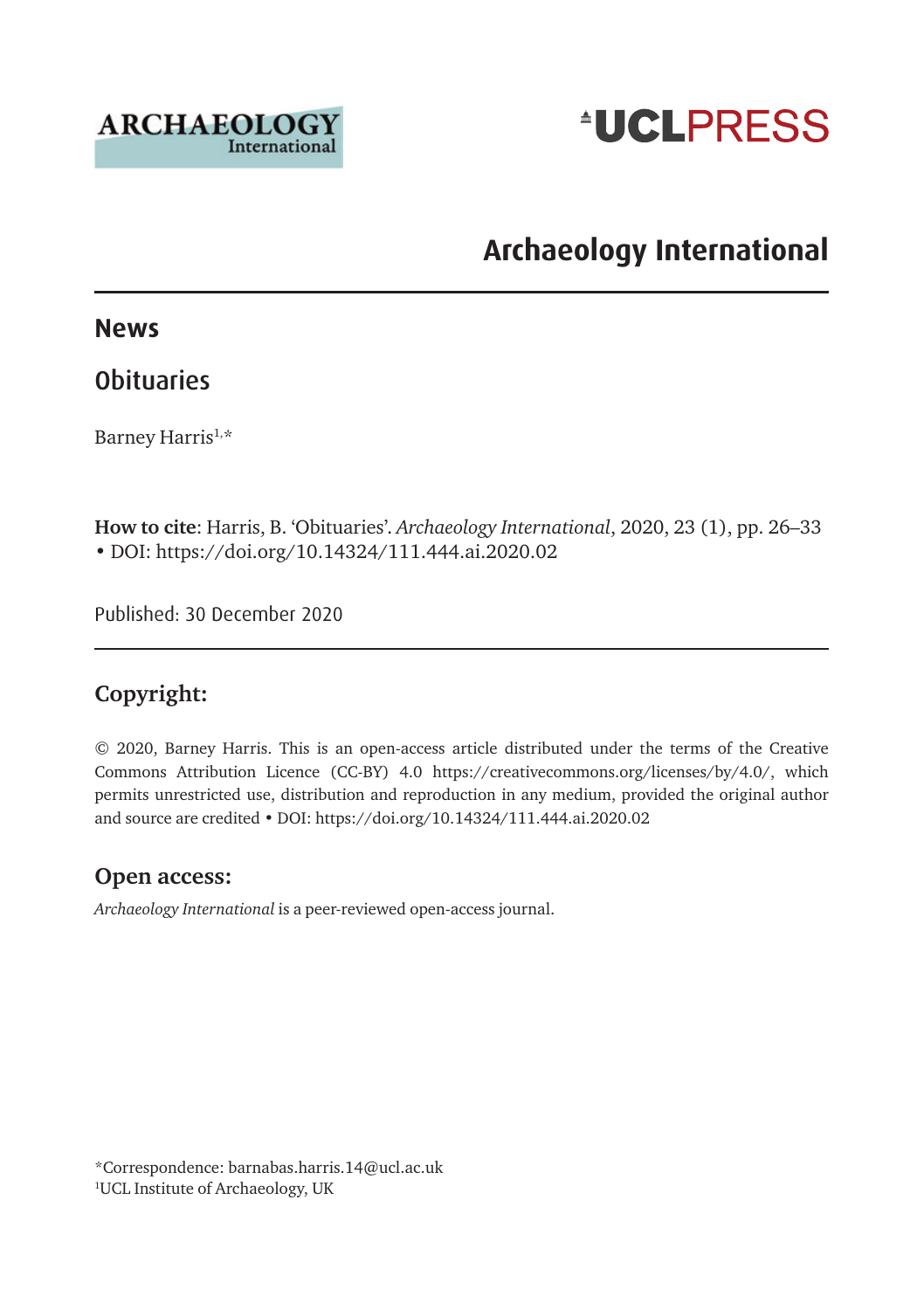© 2020, Barney Harris. This is an open-access article distributed under the terms of the Creative Commons Attribution Licence (CC-BY) 4.0 <https://creativecommons.org/licenses/by/4.0/>, which permits unrestricted use, distribution and reproduction in any medium, provided the original author and source are credited • DOI: https://doi.org/10.14324/111.444.ai.2020.02

# **Obituaries**

#### *Barney Harris*

Several distinguished archaeologists who had close links to the Institute have died during the past year. Brief obituaries are given here and reference made to some of the obituaries available elsewhere.

### Colin McEwan, 1951–2020

Colin McEwan (Figure 1) was Curator of Latin American Collections (1993–2004) and Head of the Americas Section (2005–12) at the British Museum, ending his career as Director of Pre-Columbian Studies at Dumbarton Oaks in Washington, DC (2012–18). Colin was born in Falkirk, Scotland (11 August 1951) and raised in New Zealand. Back in Scotland, he was awarded a BSc degree in Geography at Aberdeen University (1973), then worked as a 'rough-neck' in the North Sea oil rigs to fund his graduate studies at Cambridge University, obtaining a Certificate in Prehistoric Archaeology (1975). While at Cambridge he participated in Eric Higgs' site-catchment surveys in Asturias-Lérida and in the Somerset Levels Project led by John Coles (1974).

In 1975 he travelled to South America to join Earle Saxon's (University of Durham) excavation at the famous Paleo-American 'Mylodon Cave' site. He then travelled through the Andes, reaching Ecuador where he participated in the Buena Vista Valley excavations led by Liz Carmichael (British Museum) and Warwick Bray (Institute of Archaeology), completing the tour in Yucatán (1976). Later Warwick recruited Colin for the 1977 Anglo-Colombian Expedition along the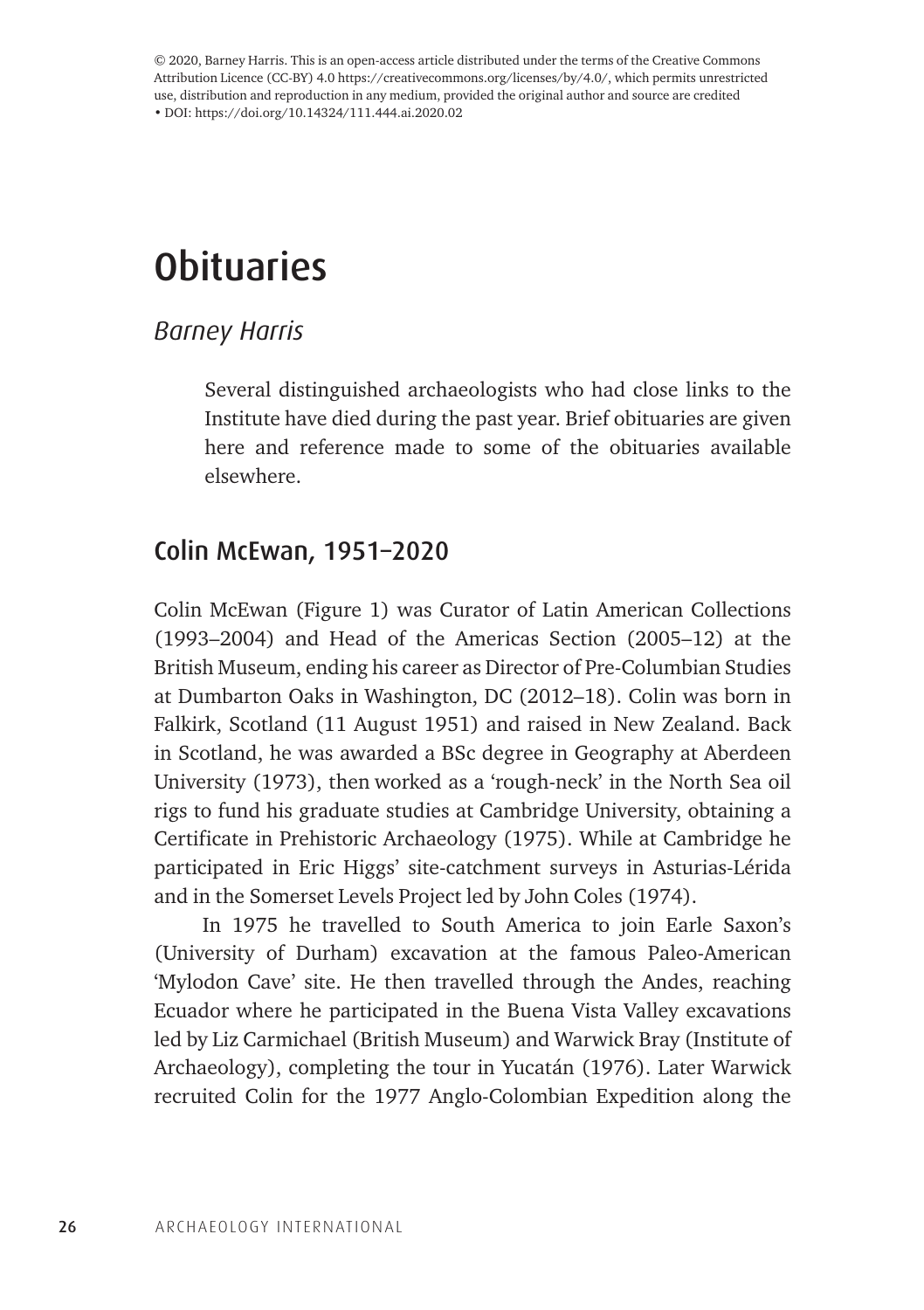

**Figure 1** McEwan, a keen mountaineer, in his native Scottish Highlands. (Image credit: Norma Rosso)

Caquetá River (Amazonian forest). In 1978 he worked at Isla de La Plata (Ecuador), excavating an Inca ritual offering. In 1979 Colin joined the graduate programme at the University of Illinois. There Zuidema and Lathrap became the most influential figures in Colin's scholarly career. His PhD research (1983–1990) at Agua Blanca site, Ecuador, focused on political-religious power as expressed by its famous U-shaped stone-sculptured seats, architecture and landscape, with attention to human cognition and agency. Colin also steered the Agua Blanca community in the creation of a cultural centre-cum-museum, where the locals (not state authorities) successfully claimed ownership and displayed their heritage – a first for South America.

After working at the Art Institute of Chicago (1990–2), he began curatorial work at the British Museum, bringing Pre-Columbian Latin America to a worldwide audience through major exhibitions, accompanied by conferences and publications. First was the Mexican Gallery (1994), followed by exhibits on Pre-Columbian Gold (1996), Patagonia (1997), Unknown Amazon (2001), Pre-Columbian Caribbean (2008)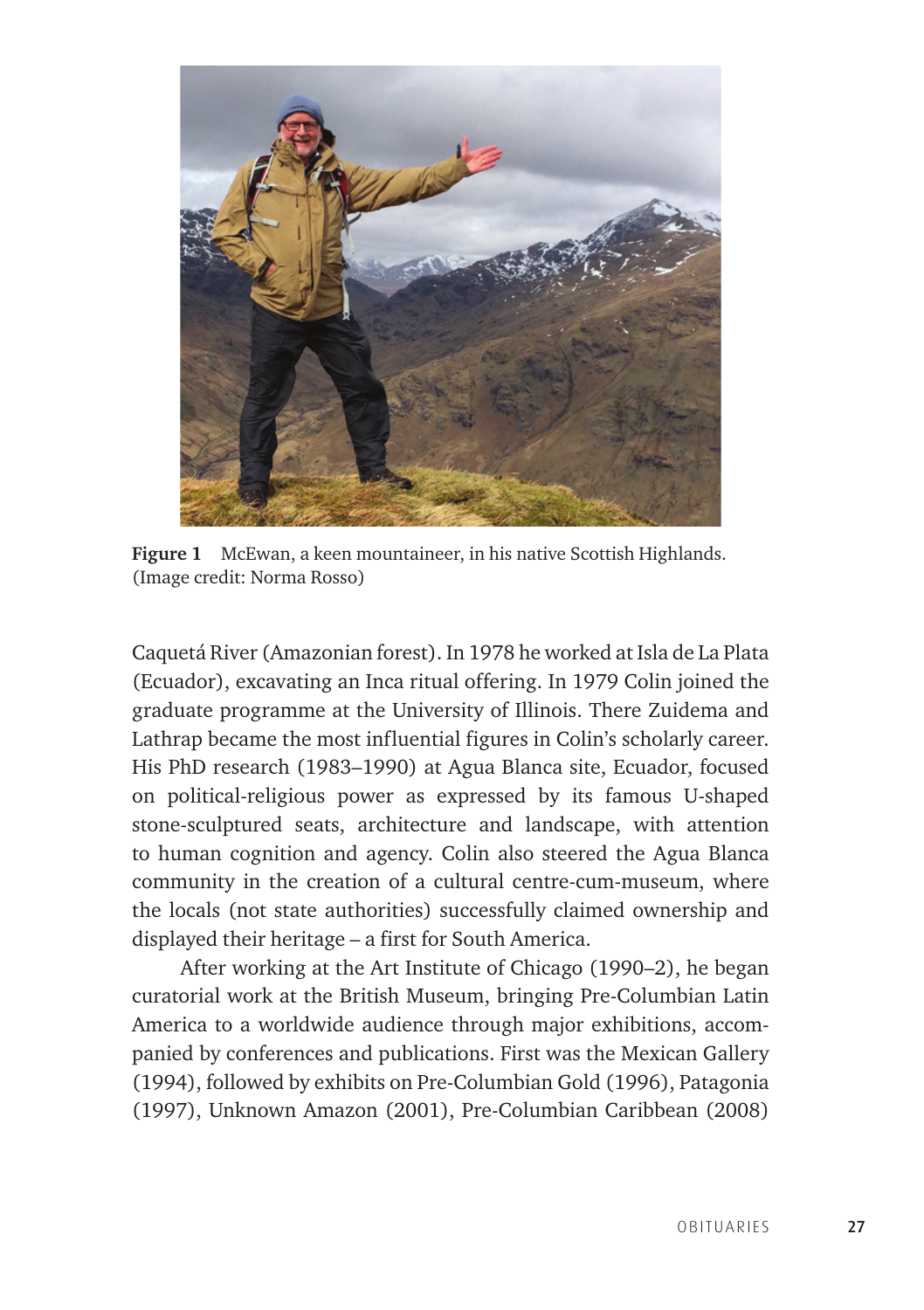and Moctezuma-Aztec Ruler (2009). Colin forged strong research links between the British Museum and the Institute's faculty. He was instrumental in Oliver joining Bray (1994) to double its Americanist presence. He collaborated in various projects with Graham, Baquedano and Sillar and was a frequent fixture at the Institute's South American Seminars. In 2006 he was named Honorary Visiting Professor of the Institute, of which he was extremely proud. Colin unfailingly and energetically supported the Institute's students by opening the British Museum's collections for their dissertation research and providing internship opportunities, an ethos he took to Dumbarton Oaks. Colin passed away in Tampa, Florida (28 March 2020), after a valiant battle against aggressive leukaemia. His presence at the Institute is sorely missed, but his legacy will live on.

*Dr José R. Oliver Reader in Latin American Archaeology, Institute of Archaeology, UCL*

## References

Anonymous. 2020. *Colin McEwan: Un estudioso de las culturas originarias*. Semblanzas, Museo Antropológico y de Arte Contemporáneo, 2–5. Quito: Mininsterio de Cultura y Patromonio. Accessed 5 October 2020. [http://www.](http://www.portalcultural.culturaypatrimonio.gob.ec/redmuseos/semblanzas.pdf) [portalcultural.culturaypatrimonio.gob.](http://www.portalcultural.culturaypatrimonio.gob.ec/redmuseos/semblanzas.pdf) [ec/redmuseos/semblanzas.pdf](http://www.portalcultural.culturaypatrimonio.gob.ec/redmuseos/semblanzas.pdf). Boomhower, Daniel. 2020. 'In Memoriam: Colin McEwan'. Accessed 5 October, 2020. [https://www.doaks.org/](https://www.doaks.org/newsletter/in-memoriam-colin-mcewan) [newsletter/in-memoriam-colin-mcewan.](https://www.doaks.org/newsletter/in-memoriam-colin-mcewan) Borrero, Luis. 2020. 'Obituario – Colin McEwan', *Intersecciones en Antropología* 21(1): 115–16. [https://doi.org/10.37176/](https://doi.org/10.37176/iea.21.1.2020.544) [iea.21.1.2020.544](https://doi.org/10.37176/iea.21.1.2020.544). López Luján, Leonardo. 2020. 'Semblanza – Colin McEwan', *Arqueología Mexicana* 163: 12. Oliver, José R. (2021). 'Colin McEwan (1951–2020) – In Memoriam of the Complete Americanist from Scotland'. *Andean Past*.

### Stuart J.A. Laidlaw, 1956–2019

I had the very great pleasure of travelling to Jerusalem and Jericho with Stuart as part of preparations for the exhibition *A Future for the Past* (2007) featuring the Petrie Palestinian collection. Our brief was to undertake interviews with those involved in the heritage and archaeology of the region that reflected upon Sir Flinders Petrie's complex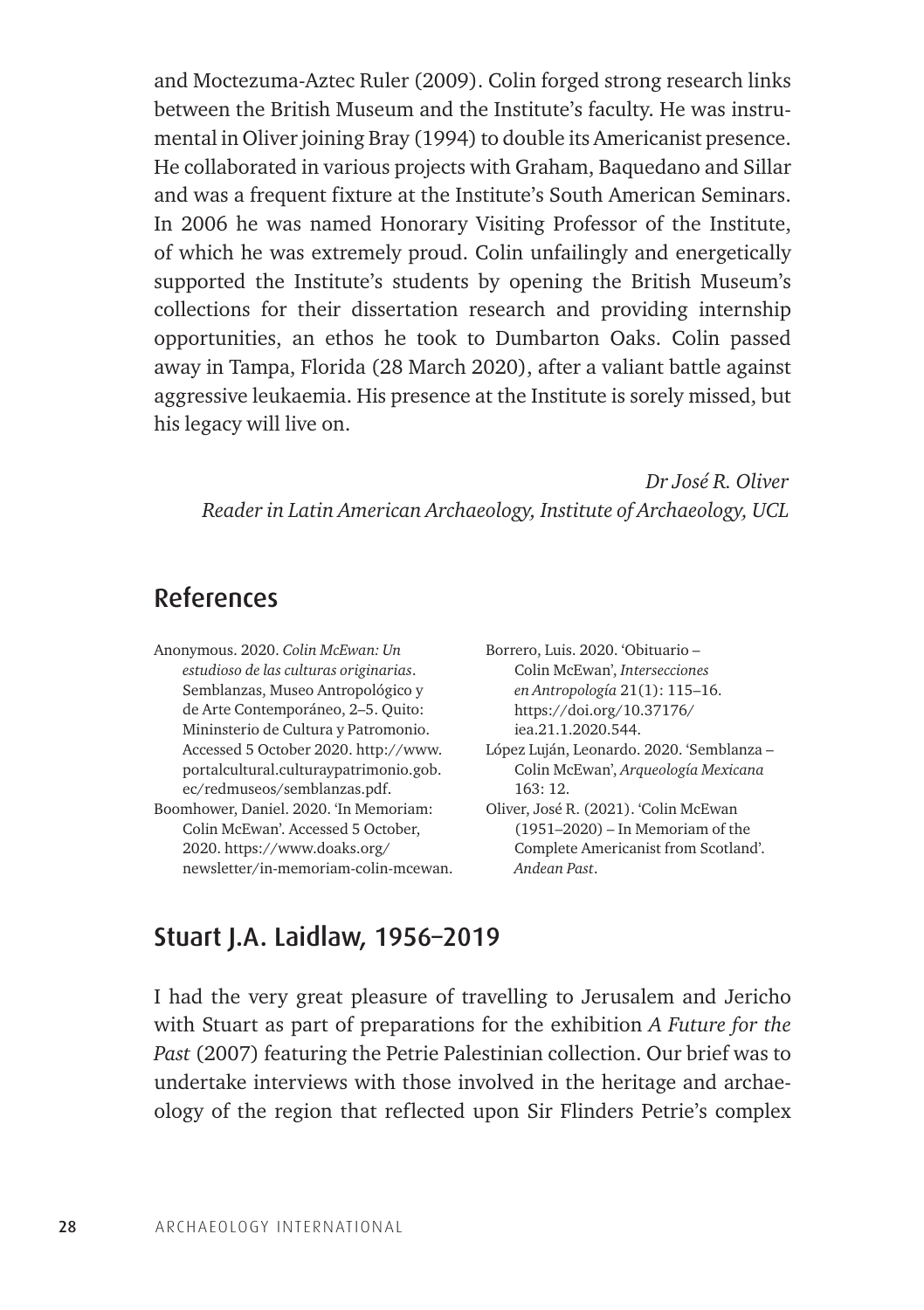legacy. As part of the research trip we made a special pilgrimage to Petrie's grave in the Protestant Cemetery on Mount Zion (Figure 2). Once there Stuart asked me to take his photo while, true to form, he mocked my rookie camera skills, which were indeed spectacularly inferior to his own. Stuart proved an utterly fabulous travelling companion with his own unique brand of humour, irony and relentless yet affectionate teasing that my colleagues, former students, family and friends would certainly recognise.

It was, however, our visit to Jericho that was obviously of most immense interest to Stuart. Using his own 'photographic memory' of Jericho – gleaned from the IoA archives – he recognised all the images taken of Kathleen Kenyon's excavations from the 1950s onwards. For over two hours in the hot sun he was engrossed in taking as many photographs as possible (sometimes at great risk in terms of the precarious angles needed to get the right shots) and he obviously gained great pleasure from following in the footsteps of his mentor Peter Dorrell and Kenyon herself. Stuart not only displayed his ongoing deep commitment to the Institute of Archaeology, his depth of knowledge and enthusiasm, but also his pride at seeing himself as part of this genealogy as the 'Institute's Photographer'.

Indeed, Stuart was a greatly esteemed colleague at the Institute of Archaeology for 40 years. Joining the Institute in 1979, Stuart worked closely with Peter Dorrell and, following the latter's retirement, began his teaching of archaeological photography and illustration. As Lecturer in Archaeological Photography, he was an exemplary teacher of practice and taught many cohorts of undergraduate and graduate students in archaeological photography, latterly including digital imaging techniques. Stuart was always a clear champion of students and strove to make their experience at the Institute an enjoyable, as well as a productive, one. It was no surprise when he received a UCLU Student Choice award for Outstanding Support for Teaching in 2013–14, awards which celebrate outstanding teaching and recognise those that support students in their learning at UCL. These awards are completely student-led – students determine the award categories, set the criteria, nominate the potential awardees and decide who wins the awards.

Stuart's work at the Institute took him to a variety of locations including Libya, Greece, Belize and Russia. He ran short courses on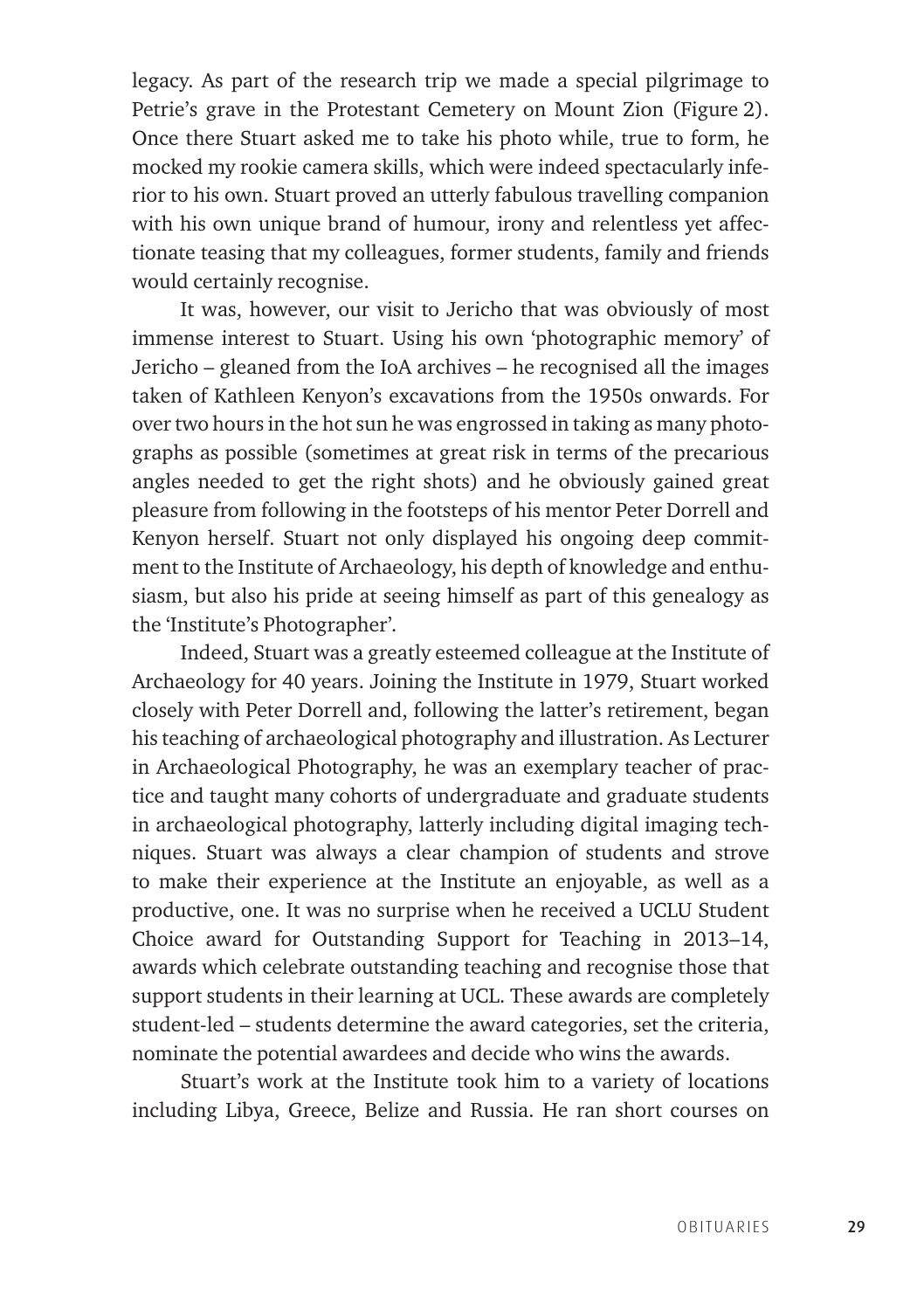

**Figure 2** Stuart Laidlaw standing by Petrie's grave, Protestant Cemetery, Mount Zion, Jerusalem. (Image credit: Beverley Butler 2006)

Digital Photography for the International Association of Photographers for 25 years in London, as well as around the world, including in Sri Lanka, Tenerife and at UCL-Qatar. His research interests included the evolution of new techniques in archaeological photography and he was always ready to experiment with new technology. Within the IoA, Stuart worked closely in the photo lab with Ken Walton for many years. He was central to the current refurbishment of the Photographic facilities at the Institute and won (with Sandra Bond) a UCL Sustainability Gold Award for the photography studio.

While Stuart participated in, and supported, the research of other Institute staff, including recent work on the making of the Terracotta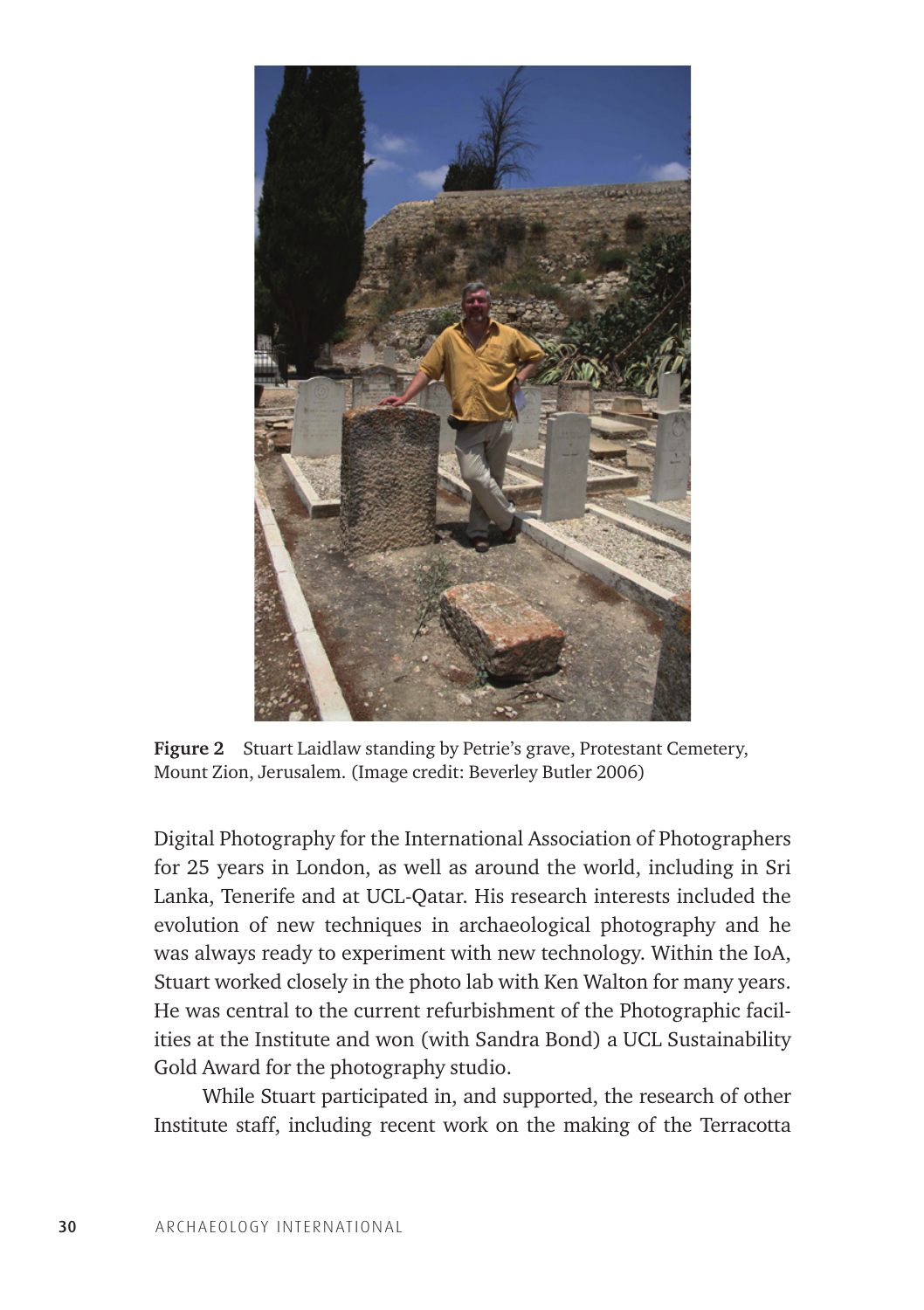Army, his major focus was the Ivories from Nimrud. He worked with Georgina Herrmann and Helena Coffey on this series of publications, which provide a seminal photographic documentation of an Iraqi heritage that has now suffered so much destruction. He was working on the final, eighth volume of the series at the time of his death. While I treasure my memories of our alternative pilgrimage to Jerusalem and Jericho, in sharing their memories of Stuart colleagues have stated how they will 'miss his stories and jokes and choice of music', and how there now exists 'a very large, Stuart-sized hole on the 4th floor of the Institute building'.

These sentiments and Stuart's larger than life character were captured too in a very apt reading from his funeral service, reproduced here:

'A Successful Man' by Bessie Anderson Stanley

That man is a success Who has lived well, laughed often and loved much; Who has gained the respect of intelligent men and the love of little children; Who has filled his niche and accomplished his task; Who leaves the world better than he found it; Who has never lacked appreciation of his family and friends or failed to express it; Who looked for the best in others and gave the best he had.

*Beverley Butler*

## Theresa O'Mahony, 1958–2019

It is never easy to say goodbye to a friend and loved one, particularly when they have had such an impact on your life. Theresa (Figure 3) was an incredible woman with a fiery spirit, brilliant sense of humour and an abundance of love and energy for her family, friends and the causes she believed in. It was a privilege to call her a friend, and I am thankful for having had the opportunity to get to know her over the past five years.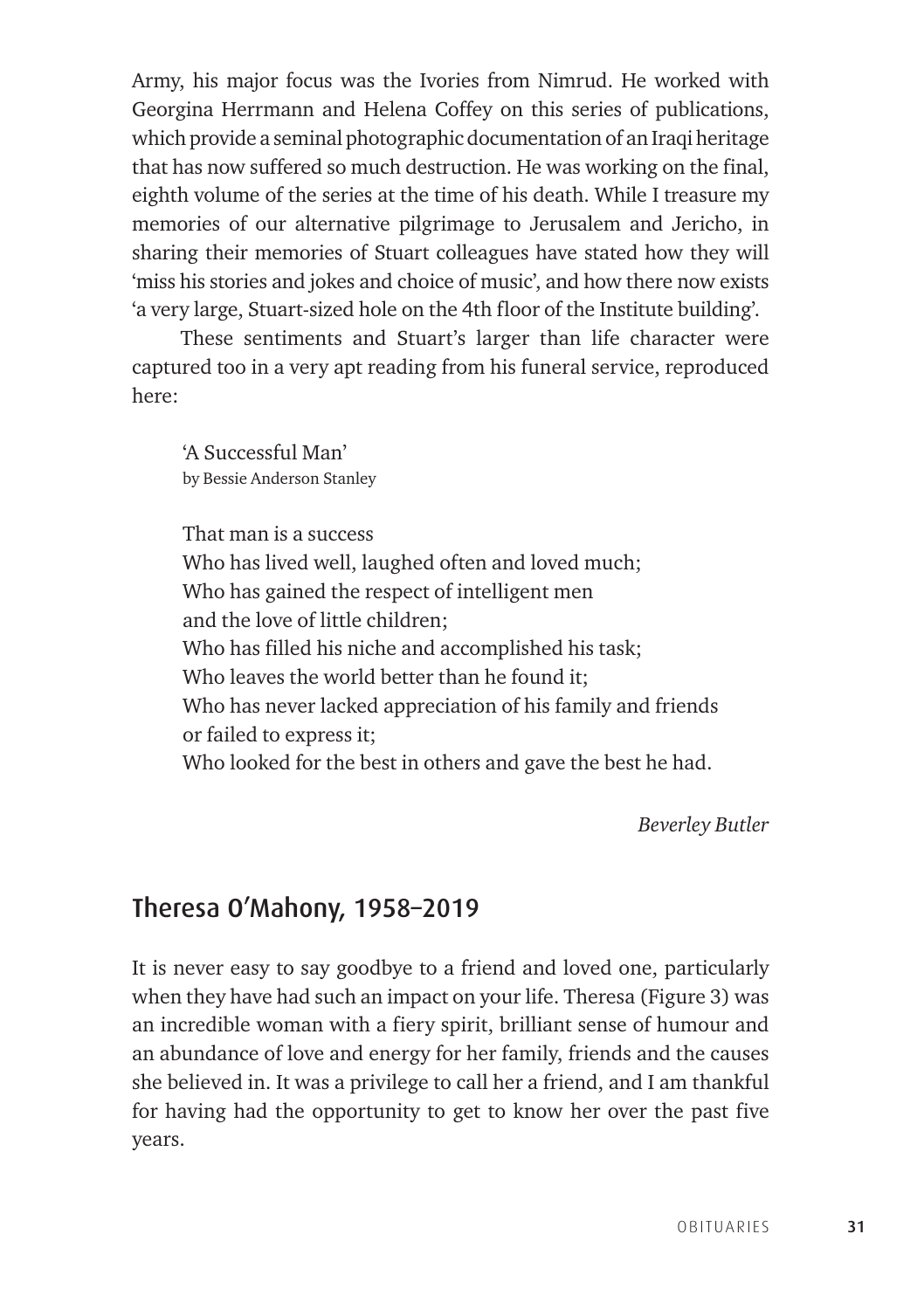

**Figure 3** Theresa representing the Foreshore Recording & Observation Group and Enabled Archaeology at the Thames Discovery Programme Foreshore Forum, October 2018. (Image credit: Chris Haworth/Thames Discovery Programme)

An Institute of Archaeology alumna, Theresa received a BA(Hons) in Archaeology in 2015, followed by an MA in Public Archaeology in 2016. Her published research into contemporary disability and inclusion in archaeology has reached over 3.3 million people in the UK and abroad, and served as the basis for the establishment of the Enabled Archaeology Foundation. Theresa partnered with Breaking Ground Heritage (part of Operation Nightingale), the Bamburgh Research Project and the Thames Discovery programme, as well as other projects, in order to test her inclusion methods and ideas concerning permanent long-term sustainable employment of the disabled in community, academic and commercial archaeology.

Never one to back down from a fight, Theresa challenged the establishment through her work with the Chartered Institute for